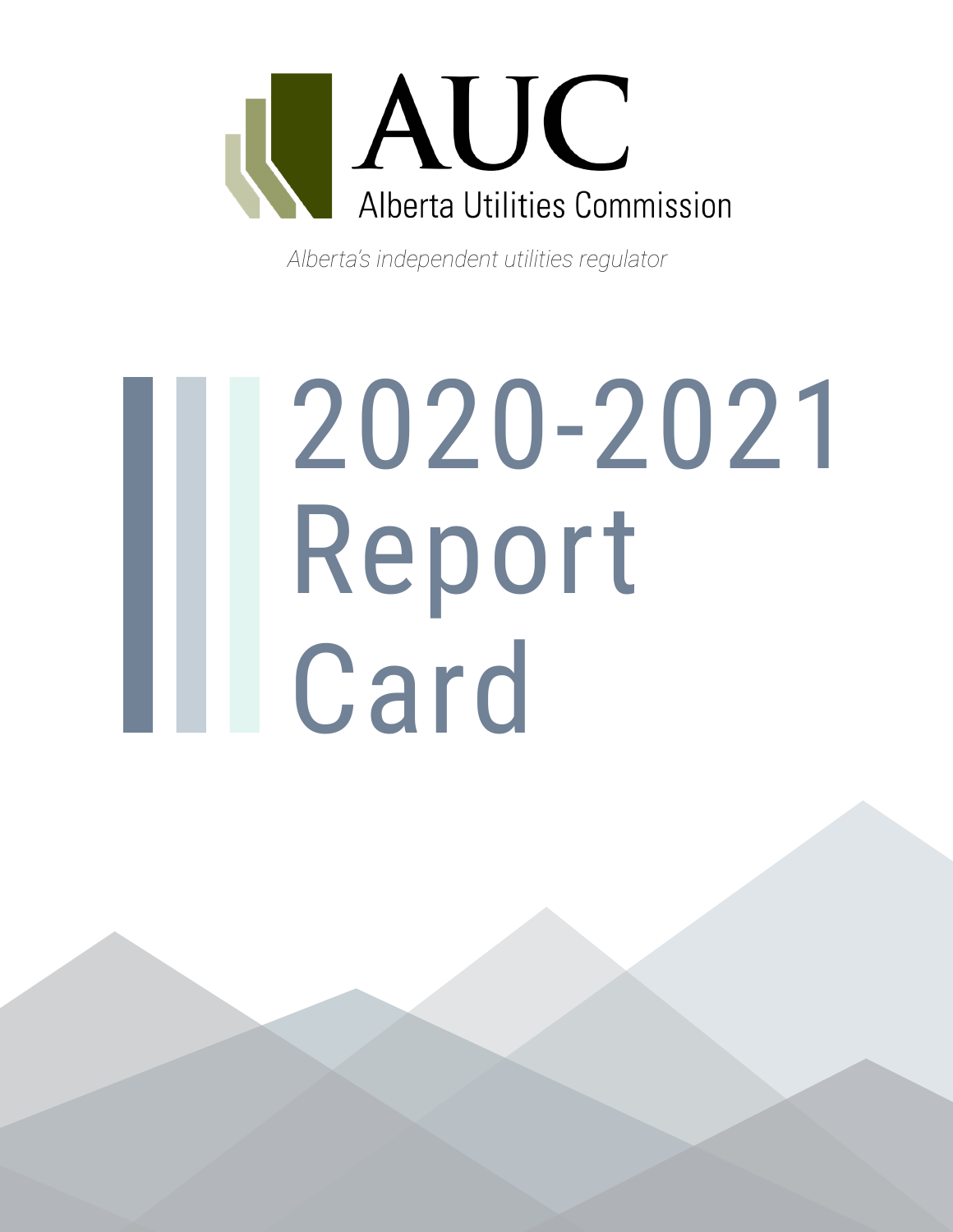### **Contents**

|             | AUC Chair Carolyn Dahl Rees on the AUC Report Card |
|-------------|----------------------------------------------------|
| $5^{\circ}$ | Chief Executive Bob Heggie on the AUC Report Card  |
|             | Our performance measures                           |
|             | Red tape reduction and efficiency improvements     |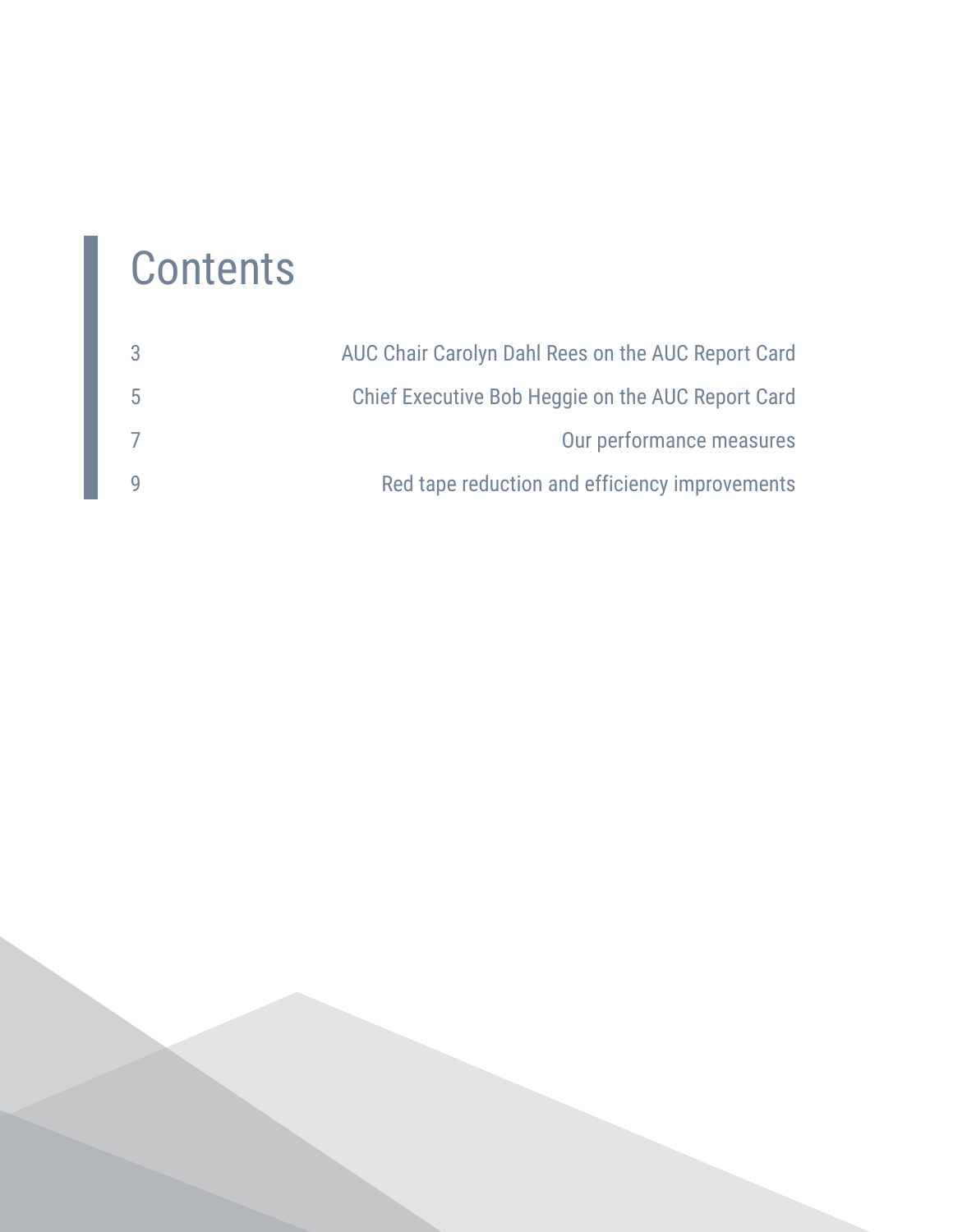

## **AUC Chair Carolyn Dahl Rees on the AUC Report Card**

I am pleased to share with you the Alberta Utilities Commission's report card for 2020-2021.

The report card is a core element of the AUC's planning framework. It highlights some of our key accomplishments over the past year and provides specific measurements of our performance.

It is part of our commitment to demonstrate to all our stakeholders how we have met our objectives in a clear and transparent way.

*Efficiency is not just improved metrics in hearings and proceedings, but also in how we do our day-to-day work.* 

In my first year as chair, I can confidently say we have responded to the government's review of the organization by fundamentally examining and changing how we work with the ambition of being one of the fastest and most effective regulators in North America. The policy direction for the AUC was to focus on streamlining regulatory processes, reducing red

tape and increasing investor confidence. The AUC has worked to realize these goals while maintaining the fundamental requirements of due process for all parties.

The AUC has begun implementing many new initiatives and has made significant progress with the introduction of innovative approaches

in its adjudicative procedures to take a more assertive approach to case management. Our accomplishments over the past year signal to me that the AUC and

the companies we regulate have welcomed change and have embraced the opportunities to improve our effectiveness. We are off to a great start.

The COVID-19 pandemic continues to present unprecedented challenges to all Albertans. During these extraordinary times, our teams have excelled in their execution and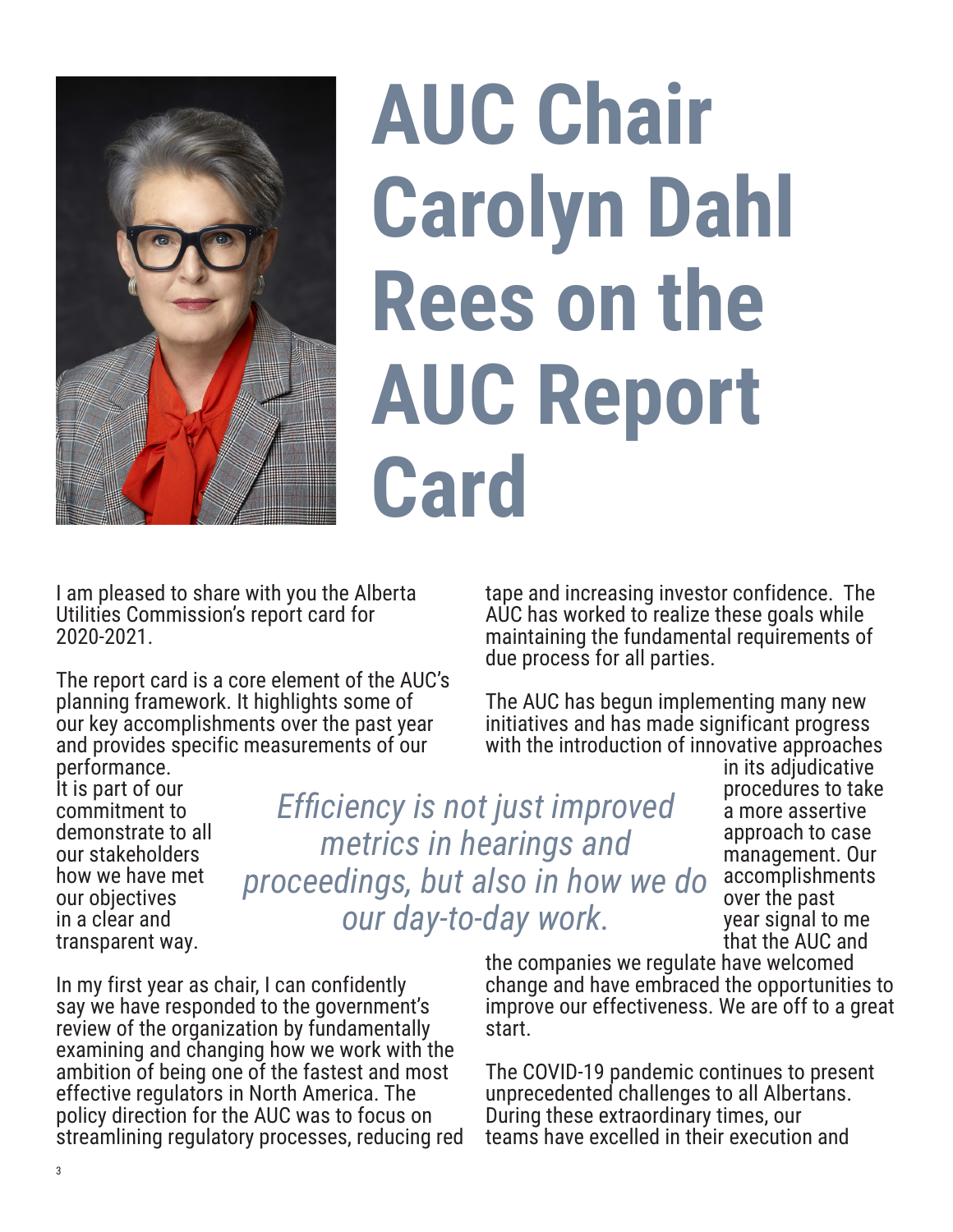teams have excelled in their execution and adaptiveness. It's through the diversity of skills, knowledge and experience of the Commission and its people that we have demonstrated terrific resiliency,

Additionally, we have made significant strides in our efforts to review and modernize our rules. We will continue to explore further opportunities to review our rules to increase efficiency.

co-operation and improved productivity while upholding our dedication to public service.

Efficiency is not just improved metrics in hearings and proceedings, but also in how we do our day-today work. We have

*"It's through the diversity of skills, knowledge and experience of the AUC and its people that we have demonstrated terrific resiliency, co-operation and improved productivity while upholding our dedication to public service."*

These are just a few examples of the new approaches we implemented this past year. You have my ongoing commitment that we will remain focused on modernizing and continually improving how we regulate. This report card and

4

the reports we commissioned are full of great opportunities and we are already making good progress in many areas. I am optimistic for the year ahead.

Finally, I would like to acknowledge and thank the many stakeholders whose ongoing feedback, counsel and cooperation greatly support the work of the Commission. We look forward to continuing that work with you.

**Carolyn Dahl Rees**

**Chair**

found ways to deliver our work – including online meetings, information sessions and hearings – much more efficiently. These methods will be employed in our work over the long term.

As we have more applications resolved through mediated settlements, I expect to see greater cooperation between utilities and interveners. I find this particularly motivating as this initiative stood out as a major way of reducing turnaround times in other jurisdictions in North America.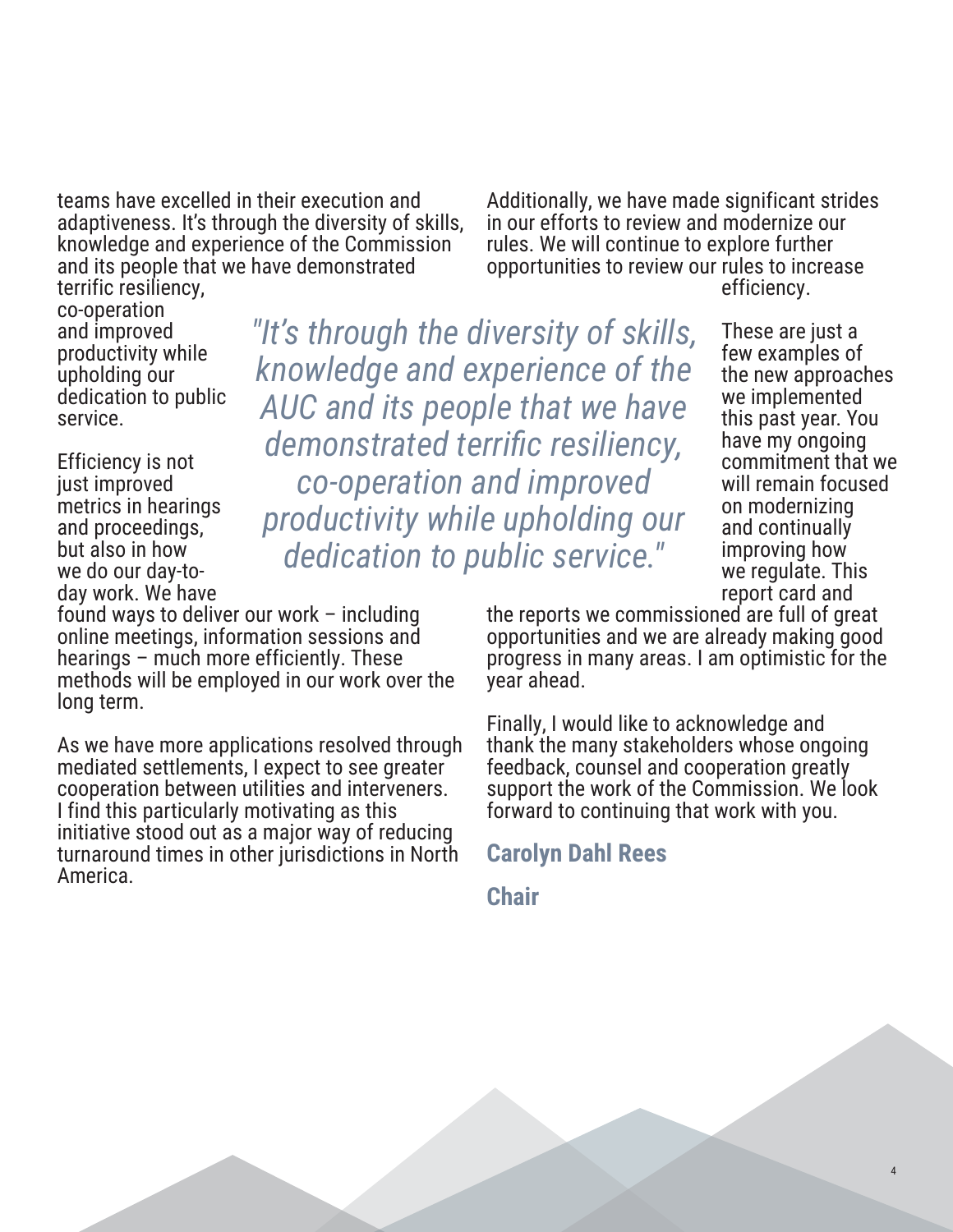

## **Chief Executive Bob Heggie on the AUC Report Card**

This past year has been the most challenging in the AUC's history. Essential reorganization and regulatory activity restructuring has been carried out against a backdrop of a global pandemic and our provincial government facing a financial crisis.

In the face of such external turbulence and associated uncertainties arising from the COVID-19 pandemic, the AUC has taken decisions and set in motion a number of initiatives that will work to alleviate regulatory uncertainty where it can.

The AUC successfully implemented the Utility Payment Deferral Program on behalf of the Alberta government. Starting with a concept, in a span of six weeks, the AUC staff engaged with the Alberta Electric System Operator, distribution utilities, retailers, the Balancing Pool and Department of Energy staff to develop a detailed plan on how the program was to work.

As a follow up to the [Distribution System Inquiry \(DSI\)](https://www.auc.ab.ca/Pages/AUC Stories/Looking-to-the-future-AUC-releases-final-report-of-Distribution-System-Inquir.aspx)  report, the AUC's objective is to resolve all of the issues related to distributed energy resources, within the AUC's control, as soon as possible. The specific concerns identified include assisting the government of Alberta in clarifying the regulatory framework for electric storage project investments and to examine the terms and conditions of service for distribution companies, particularly as they relate to connection practices and associated costs.

Regulatory certainty will also come from identifying the issues and needs of the sector as we plan our work. Our practice is to develop our business objectives and priorities in three year increments. We recently released our strategic [plan for the years 2021](https://www.auc.ab.ca/Pages/AUC Stories/New-AUC-strategic-plan-guides-refined-focus-on-efficiency,-facilitating-change,-and-people.aspx) to 2024, the first plan under Carolyn Dahl Rees' leadership.

The strategic plan outlines two main outward-facing objectives: facilitating change in the sector and improving our adjudicative processes. I believe both objectives, if successfully implemented, will improve regulatory efficiency and create understandable and timely outcomes for stakeholders.

During the past fiscal year, the AUC has been implementing initiatives to meet these objectives.

Milestones include, in the Facilities Division, a 37 per cent average reduction in processing times across all application types from historical full-cycle processing timelines. These results include the material improvements realized through the successful introduction of the "trusted traveller" application type. This innovation resulted in 57 low-risk applications being processed in an average of six days as compared to the historical average of 16 days.

In the Rates Division, applications are being processed more quickly and decisions are being issued more quickly than in prior years. Total cycle time for all  $\frac{1}{3}$  time for all  $\frac{1}{3}$  time for all  $\frac{1}{3}$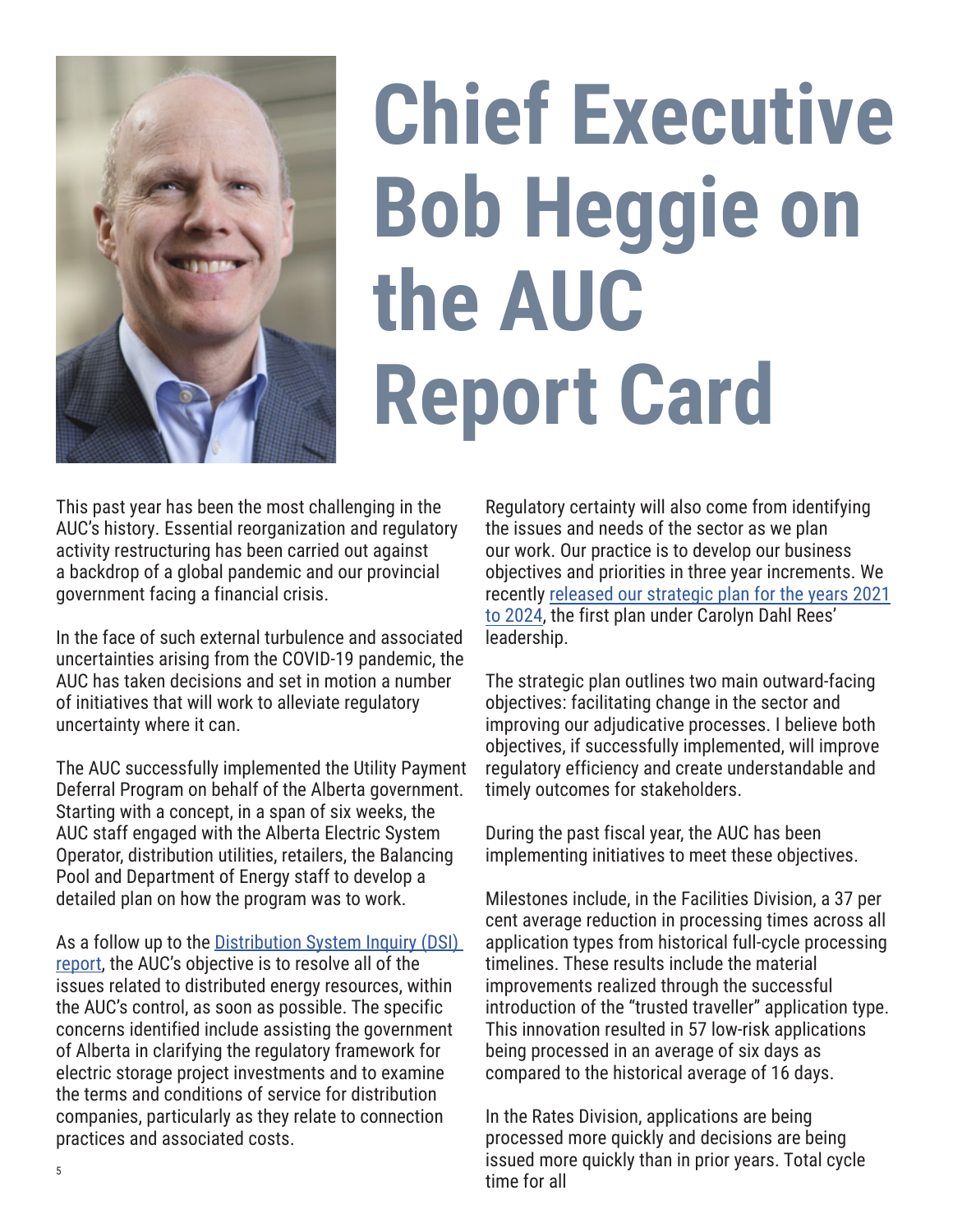application types has, on average, decreased by 33 per cent. In addition, process innovations are streamlining filings by substituting a notice-only process for files that were previously administered through a written process, and by decreasing the number of applications by combining applications into a single filing. This allows for a more focused and efficient allocation of resources.

In the coming cycle, the AUC has set an objective of

establishing a new set of processing timelines for application types based on a thorough analysis of achieved performance results and stakeholder input. The objective is to

*"Operationally, the AUC has continued to deliver excellence while preparing for the fiscal future."*

establish the AUC as a top regulatory agency in North America in adjudicative efficiency.

Our work in the comprehensive consultation we conducted for distributed generation is a good example of how the AUC can facilitate change. By meeting with stakeholders and collecting comments, perspectives and expertise outside of our traditional hearing process, we are able to inform both our regulatory policy agenda and the government's policy agenda.

The AUC's response to the DSI report respects the difference between government and regulatory policy, while recognizing that the regulatory framework is important in implementing or shaping specific policy outcomes.

Operationally, the AUC has continued to deliver excellence while preparing for the fiscal future. For the past 10 years, the AUC has come under its budget target, including a 37 per cent reduction in IT spend. We continue to be a leader among Alberta's agencies, boards and commissions in cost management. To that end we have taken the decision to wind down our Edmonton office premises, with the ultimate aim of maintaining one office in Calgary.

We have re-directed the AUC by refreshing senior and middle management including reorganizing our staff complement. In evaluating our management team and organizational makeup, we confirmed our structure was largely sound, while rolling the technology and innovation and capacity markets ad hoc teams back into our existing divisions. Key management additions included welcoming Kristjana Kellgren as the executive director of Rates and the addition of Riley Georgsen to enhance two-way communication

> between the AUC and its constituents.

Internally we also focused on driving innovation through an employee-led initiative called Project Green Light, facilitating

the development and implementation of new ideas. A recent employee survey indicated 81 per cent of employees believe innovation is valued in their work.

We placed a renewed emphasis on how we were communicating and connecting with stakeholders. As an organization we shifted to virtual hearings, consultations and meetings to facilitate conversations with stakeholders and applicants. We increased our efforts to regularly update, engage and communicate with stakeholders through more website updates, email announcements and digital media posts. At the same time we received an increased number of calls and requests about bills, rates and general inquiries. This engagement throughout the year was enabled by a cross-functional team who are quite simply all motivated and eager to find ways to make things work better at the AUC.

I can't express enough the level of gratitude I have for the tremendous flexibility and commitment everyone at the AUC has shown in continuing to perform with excellence.

**Bob Heggie Chief Executive**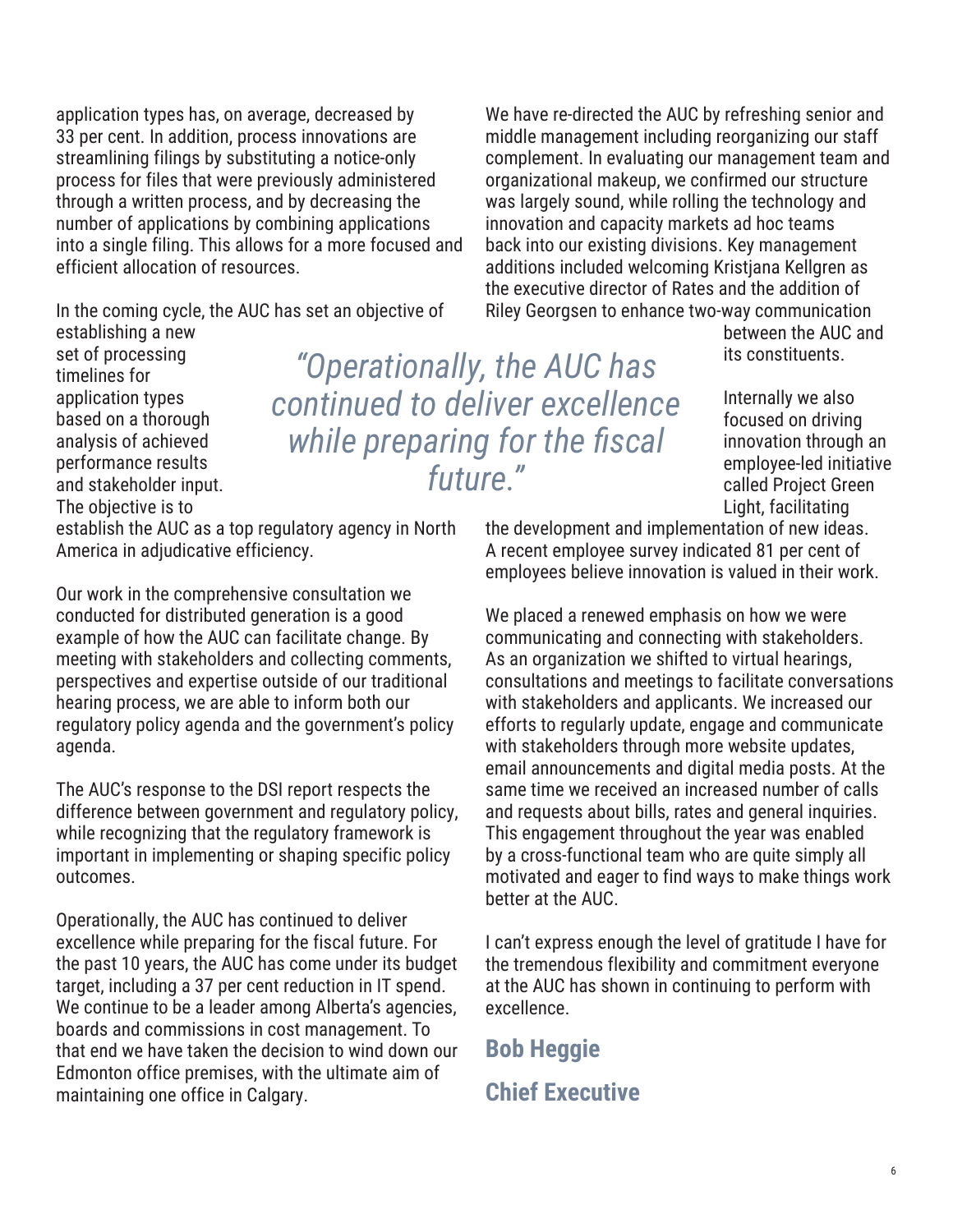### Our performance measures

|                                         | Performance Measure                                                                                                                                                                   | 2020-2021 Results                                       |  |  |  |  |  |  |  |
|-----------------------------------------|---------------------------------------------------------------------------------------------------------------------------------------------------------------------------------------|---------------------------------------------------------|--|--|--|--|--|--|--|
| <b>Market Oversight and Enforcement</b> |                                                                                                                                                                                       |                                                         |  |  |  |  |  |  |  |
| 1.a                                     | 100 per cent of decisions are issued within 90 days after the close of record.                                                                                                        | 100 per cent (78 out of 78)                             |  |  |  |  |  |  |  |
| 1.b                                     | 100 per cent of decisions regarding micro-generation disputes are issued within 30 days after the close                                                                               | No micro-generation                                     |  |  |  |  |  |  |  |
|                                         | of record, as legislated.                                                                                                                                                             | disputes filed to date                                  |  |  |  |  |  |  |  |
|                                         |                                                                                                                                                                                       |                                                         |  |  |  |  |  |  |  |
| 1.c                                     | 100 per cent of decisions regarding uncontested reliability standards or ISO rule applications are issued                                                                             | 100 per cent (18 out of 18)                             |  |  |  |  |  |  |  |
|                                         | within 30 days after the close of record.                                                                                                                                             |                                                         |  |  |  |  |  |  |  |
| 1.d                                     | 100 per cent of all ISO rule notices are issued within five calendar days, as legislated.                                                                                             | 100 per cent (9 out of 9)<br>96 per cent (26 out of 27) |  |  |  |  |  |  |  |
| 1.e<br>1.f                              | 100 per cent of all other notices are issued within established timelines.<br>80 per cent of code of conduct proceedings will have the record completed within established timelines. | 100 per cent (3 out of 3)                               |  |  |  |  |  |  |  |
| 1.g                                     | No disputes between the market participants are being brought to the AUC for adjudication under rules                                                                                 | 100 per cent (no disputes                               |  |  |  |  |  |  |  |
|                                         | 002, 003, 004, 010, 021 and 028.                                                                                                                                                      | brought forward)                                        |  |  |  |  |  |  |  |
|                                         |                                                                                                                                                                                       |                                                         |  |  |  |  |  |  |  |
| 1.h                                     | Continue to develop asset monitoring reporting plans for the distribution utilities under the second                                                                                  | N/A                                                     |  |  |  |  |  |  |  |
|                                         | generation of performance-based regulation.                                                                                                                                           |                                                         |  |  |  |  |  |  |  |
| 1.i                                     | 75 per cent of consultation participants surveyed indicate they are satisfied with the effectiveness of the                                                                           | No consultations held in Q1-                            |  |  |  |  |  |  |  |
|                                         | consultation process.                                                                                                                                                                 | Q3 that required surveying                              |  |  |  |  |  |  |  |
| <b>Facilities</b>                       |                                                                                                                                                                                       |                                                         |  |  |  |  |  |  |  |
| 2.c                                     | 100 per cent of need, electric and gas pipeline facility decisions are issued within                                                                                                  | 92 per cent (58 out of 63)                              |  |  |  |  |  |  |  |
|                                         | 180 days of the application being deemed complete.                                                                                                                                    |                                                         |  |  |  |  |  |  |  |
| 2.d                                     | 100 per cent of application response letters are sent within 15 working days of                                                                                                       | 99 per cent (352 out of 354)                            |  |  |  |  |  |  |  |
|                                         | the application being filed.                                                                                                                                                          |                                                         |  |  |  |  |  |  |  |
| 2.e                                     | The AUC will conduct a minimum of one information session for each major                                                                                                              | 100 per cent (six information                           |  |  |  |  |  |  |  |
|                                         | facility application, and those applications proceeding to an oral hearing.                                                                                                           | sessions completed).                                    |  |  |  |  |  |  |  |
| 2.g                                     | 80 per cent of proceeding participants surveyed indicate they understand the                                                                                                          | 92.3 per cent (across one                               |  |  |  |  |  |  |  |
|                                         | needs and facility application process.                                                                                                                                               | information session and<br>three hearing surveys, 12 of |  |  |  |  |  |  |  |
|                                         |                                                                                                                                                                                       | 13 respondents indicated                                |  |  |  |  |  |  |  |
|                                         |                                                                                                                                                                                       | they were treated fairly).                              |  |  |  |  |  |  |  |
| 2.h                                     | 85 per cent of proceeding participants surveyed indicate they were treated in a                                                                                                       | 75 per cent (across one                                 |  |  |  |  |  |  |  |
|                                         | fair, open and transparent manner.                                                                                                                                                    | information session and                                 |  |  |  |  |  |  |  |
|                                         |                                                                                                                                                                                       | three hearing surveys, 18 of                            |  |  |  |  |  |  |  |
|                                         |                                                                                                                                                                                       | 24 respondents indicated                                |  |  |  |  |  |  |  |
|                                         |                                                                                                                                                                                       | they were treated in a fair,                            |  |  |  |  |  |  |  |
|                                         |                                                                                                                                                                                       | open and transparent                                    |  |  |  |  |  |  |  |
|                                         |                                                                                                                                                                                       | manner).                                                |  |  |  |  |  |  |  |
| 2.i                                     | Record development (performance measure introduced August 1, 2019)                                                                                                                    | Average by Category (1-3)                               |  |  |  |  |  |  |  |
|                                         |                                                                                                                                                                                       | 85 per cent - Binary                                    |  |  |  |  |  |  |  |
|                                         | 90 per cent of category 1 - 3 applications complete the record development process within the following                                                                               | 96 per cent - Adjusted - AUC                            |  |  |  |  |  |  |  |
|                                         | timelines:                                                                                                                                                                            |                                                         |  |  |  |  |  |  |  |
|                                         | -Category 1 – (No notice, no objections, no information requests) - 5 business days                                                                                                   | Average by Category (4-5)<br>53 per cent - Binary       |  |  |  |  |  |  |  |
|                                         | -Category 2 – (No notice, no objections, minimal information requests) - 35 calendar days                                                                                             | 92 per cent - Adjusted - AUC                            |  |  |  |  |  |  |  |
|                                         | -Category 3 – (Notice, no objections, extensive information requests) - 90 calendar days                                                                                              |                                                         |  |  |  |  |  |  |  |
|                                         |                                                                                                                                                                                       |                                                         |  |  |  |  |  |  |  |
|                                         | 80 per cent of category 4 - 5 applications complete the record development process within the following                                                                               |                                                         |  |  |  |  |  |  |  |
|                                         | timelines:                                                                                                                                                                            |                                                         |  |  |  |  |  |  |  |
|                                         |                                                                                                                                                                                       |                                                         |  |  |  |  |  |  |  |
|                                         | -Category 4 – (Notice, objections, no participant information requests, evidence, argument)                                                                                           |                                                         |  |  |  |  |  |  |  |
|                                         | 120 calendar days                                                                                                                                                                     |                                                         |  |  |  |  |  |  |  |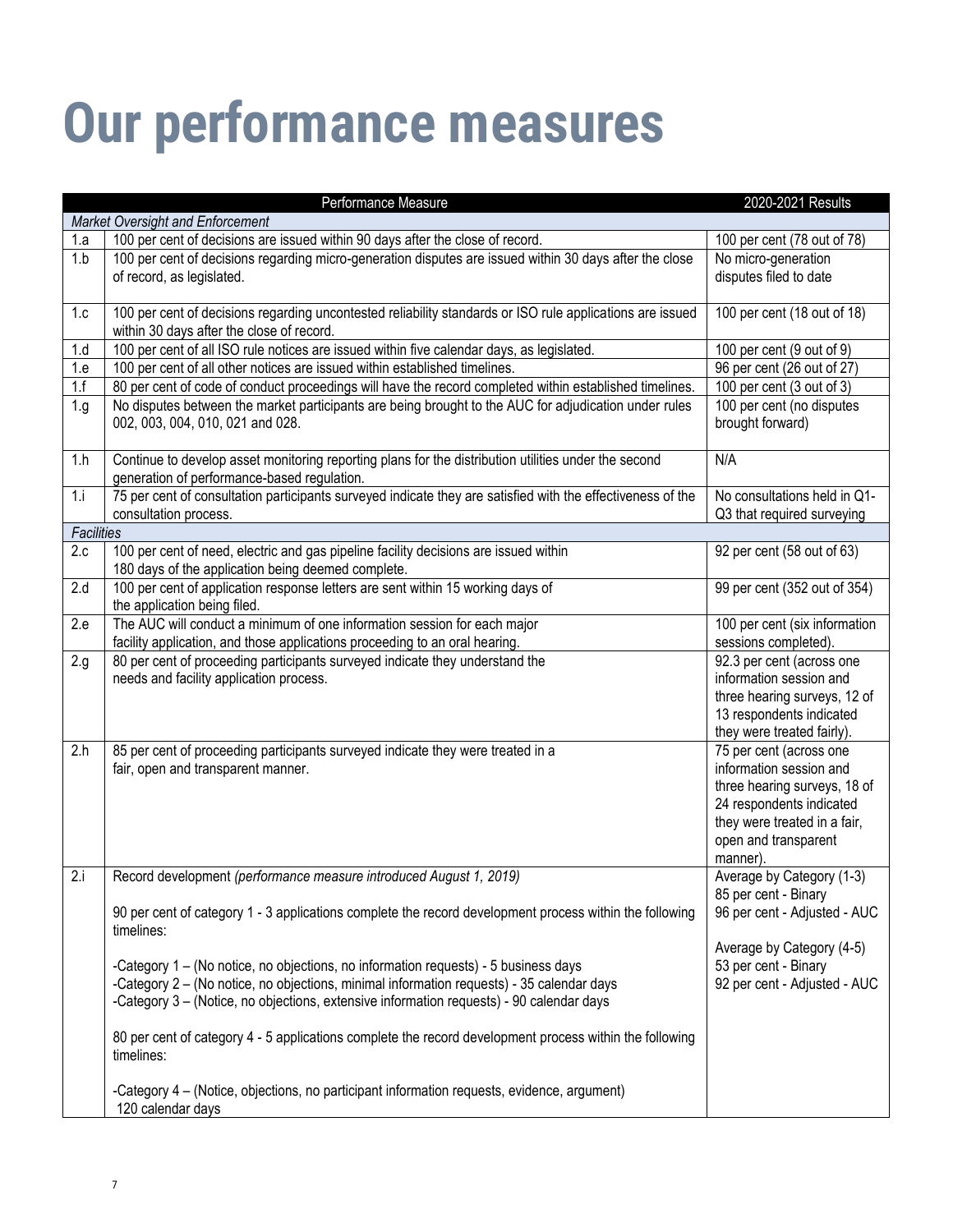|       | Performance Measure                                                                                        | 2020-2021 Results             |
|-------|------------------------------------------------------------------------------------------------------------|-------------------------------|
|       | -Category 5 - (Notice, objections, participant information requests, evidence, argument)                   |                               |
|       | 205 calendar days                                                                                          |                               |
| $2-j$ | Decision writing (performance measure introduced August 1, 2019)                                           | Average by Category (1-3)     |
|       |                                                                                                            | 99 per cent - Binary          |
|       | 100 per cent of facility Category 1 - 5 applications are decided within the following timelines:           | 99 per cent - Adjusted - AUC  |
|       |                                                                                                            |                               |
|       | -Category 1 - 15 calendar days                                                                             | Average by Category (4-5)     |
|       | -Category 2 - 20 calendar days                                                                             | 98 per cent - Binary          |
|       | -Category 3 - 30 calendar days                                                                             | 98 per cent - Adjusted - AUC  |
|       | -Category 4 - 75 calendar days                                                                             |                               |
|       |                                                                                                            |                               |
|       | -Category 5 - 90 calendar days                                                                             |                               |
| 2.k   | Five-day checklist:                                                                                        | 100 per cent (23 out of 23)   |
|       | 100 per cent of decisions for low risk, checklist applications with no notice, no objections, and no       |                               |
|       | information requests are issued within five business days of the application being registered.             |                               |
| Rates |                                                                                                            |                               |
| 3.a   | Notices or response letters will be issued for all applications within established target timelines.       | 100 per cent (256 out of 256) |
| 3.b   | 80 per cent of the proceedings for each proceeding type will have the record completed within              | 88 per cent (88 of 100)       |
|       | established target timelines including those outlined in Bulletin 2015-09 and AUC Rule 011.                |                               |
| 3.c   | After the close of record on a proceeding, 100 per cent of decision reports for each proceeding type will  | 99 per cent (105 of 106)      |
|       | be issued within 90 days or other applicable target timelines including those outlined in Bulletin 2015-09 |                               |
|       | and AUC Rule 011.                                                                                          |                               |
|       | Organization                                                                                               |                               |
| 4.a   | The employee satisfaction index as measured in the annual AUC Employee Survey meets or exceeds             | 79 per cent                   |
|       | the AUC's five-year average of 80 per cent.                                                                |                               |
| 4.b   | The work environment index as measured in the annual AUC Employee Survey meets or exceeds the              | 81 per cent                   |
|       | AUC's five-year average of 77 per cent.                                                                    |                               |
| 4.c   | The organizational leadership/direction index as measured in the annual AUC Employee Survey meets          | 80 per cent                   |
|       | or exceeds the AUC's five-year average of 77 per cent.                                                     |                               |
| 4.d   | The AUC's satisfaction index, as measured in the stakeholders satisfaction survey meets or exceeds 85      | Survey cancelled.             |
|       | per cent.                                                                                                  |                               |
| 4.e   | AUC's stakeholders are able to access the AUC's website which includes the eFiling System 97 per           | 99.7 per cent                 |
|       | cent of the time on business days between 7 a.m. and 7 p.m.                                                |                               |
| 4.f   | 80 per cent of information technology system maintenance on the AUC's website including the eFiling        | 75 per cent                   |
|       |                                                                                                            |                               |
|       | System will occur during the regular scheduled system maintenance outages.                                 |                               |
| 4.g   | The AUC's annual financial statement audit and periodic systems audits do not result in                    | 100 per cent                  |
|       | recommendations published in the report of the Auditor General of Alberta.                                 |                               |
| 4.h   | 100 per cent of costs decisions will be issued within 90 days after the costs application close of record. | 100 per cent (72 out of 72)   |
| 4.i   | 40 per cent of costs decisions will be issued within 60 days after the close of record.                    | 73.6 per cent (53 out of 72)  |
| 4.1   | 100 per cent of Stage 1 review and variance decisions will be issued within 90 days after the close of     | 100 per cent (20 out of 20)   |
|       | record.                                                                                                    |                               |
| 4.k   | 85 per cent of complaints/inquiries will be responded to and closed within five working days.              | 98.3 per cent (3,484 out of   |
|       |                                                                                                            | 3,543)                        |
| 4.1   | No Commission decision for which permission to appeal has been granted by the Court of Appeal of           | 100 per cent - no             |
|       | Alberta will be overturned on grounds of procedural fairness.                                              | Commission decision           |
|       |                                                                                                            | successfully appealed in Q1-  |
|       |                                                                                                            | Q4.                           |

The AUC's financial statements are included in the Ministry of Energy's [Annual Report.](https://open.alberta.ca/publications/1703-4582)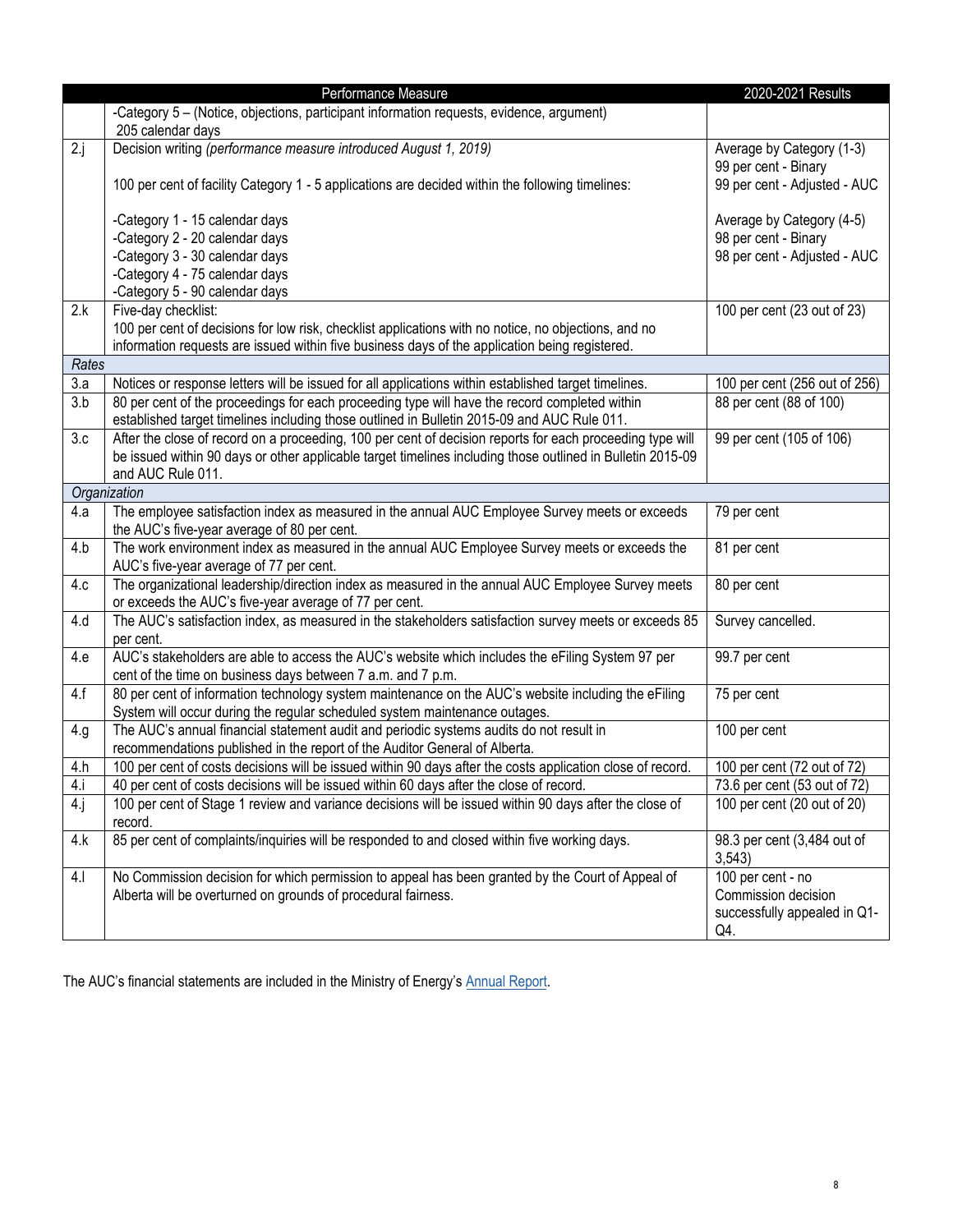### **Red tape reduction and efficiency improvements**

The details of our approach to assessing the impacts of our initiatives – in particular how we monetized the internal benefits of improved processing times – involves estimating a daily internal employee stan-dard cost to process simple, average and complex application types.

In April 2021, the AUC requested industry representatives to provide their assessment of estimated cost savings for each of the five efficiency categories using the AUC's approach to monetizing benefits, outlined in [Bulletin 2021-08](https://www.auc.ab.ca/News/2021/Bulletin%202021-08.pdf). The AUC recognizes that stakeholders did not use the AUC's approach in every instance.

Our work below presents estimates that are expected to have a plausible margin of error associated with them. In the coming year we will work to standardize the approach to assessing cost savings.

| <b>Efficiency Category</b>                                                                                                                                                                                                                                                                                                                                   |                                                                                                 | No. of<br><b>Proceedings</b> | <b>Total days</b><br>saved | <b>Improved</b><br>approval<br>time | <b>Total internal</b><br>and industry<br>cost savings<br>estimates |
|--------------------------------------------------------------------------------------------------------------------------------------------------------------------------------------------------------------------------------------------------------------------------------------------------------------------------------------------------------------|-------------------------------------------------------------------------------------------------|------------------------------|----------------------------|-------------------------------------|--------------------------------------------------------------------|
| Assertive Case Management - exercising greater control over scope,<br>interlocutory matters and hearing processes; consolidating multiple<br>applications into one proceeding; and increased use of technical meetings<br>including rulings on relevance of questions, responsiveness and need for<br>undertakings, and early identification of intervenors. |                                                                                                 | 420                          | 8569                       | 38 per cent                         | \$2,605,499                                                        |
| Application Streamlining - use of delegations, addressing agency<br>181<br>1427.5<br>duplication, trusted traveller concept, expediting compliance filings.                                                                                                                                                                                                  |                                                                                                 |                              | 37 per cent                | \$633,608                           |                                                                    |
| Settlements - increased use of negotiated settlements and introduction of<br>mediated settlements.                                                                                                                                                                                                                                                           |                                                                                                 | 1                            | 315                        | 63 per cent                         | \$149,355                                                          |
| <b>Business System Improvements</b> - The AUC upgraded the eFiling regulatory system to allow for the management of<br>confidential filings within eFiling.                                                                                                                                                                                                  |                                                                                                 |                              |                            |                                     | \$154,900                                                          |
| <b>Other</b> $-$ red tape reduction of rules and other regulatory requirements                                                                                                                                                                                                                                                                               |                                                                                                 |                              |                            |                                     |                                                                    |
| $\bullet$                                                                                                                                                                                                                                                                                                                                                    | Rules 002 & 003 - reduced reporting frequencies and elimination of customer survey requirement. |                              |                            |                                     |                                                                    |
| $\bullet$                                                                                                                                                                                                                                                                                                                                                    | Rule 005 - eliminated reporting schedules and requirements.                                     |                              |                            |                                     |                                                                    |
| Rules 021 & 028 - Removed an obsolete error correction process requirement from both rules; removed infrequently<br>$\bullet$<br>used transaction requirements from both rules; and clarified the time frequency of requirements for meter data<br>managers in Rule 021.                                                                                     |                                                                                                 |                              |                            |                                     | \$292,452                                                          |
| Elimination of Transmission Access Charge Deferral Account proceedings.<br>$\bullet$                                                                                                                                                                                                                                                                         |                                                                                                 |                              |                            |                                     |                                                                    |
| Elimination of future Balancing Pool proceedings.<br>$\bullet$                                                                                                                                                                                                                                                                                               |                                                                                                 |                              |                            |                                     |                                                                    |
|                                                                                                                                                                                                                                                                                                                                                              | Elimination of construction progress reports for approved power plants.                         |                              |                            |                                     |                                                                    |

9